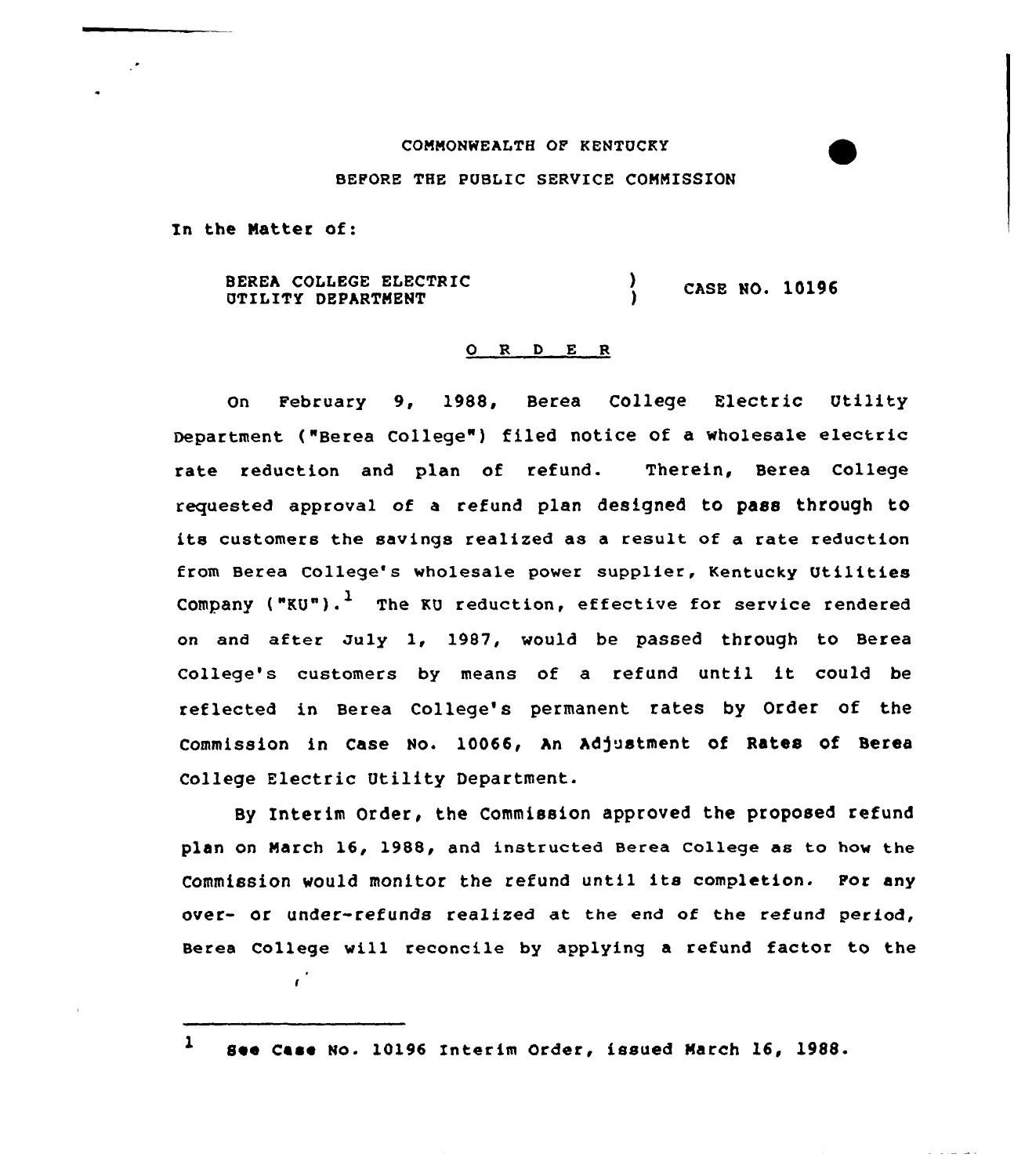first month's bills which reflect the wholesale power cost reduction in Berea colleqe's base rates.

 $\cdot$ 

 $\Delta \sim 10^4$ 

On April 29, 1988, the Commission issued its Order in Case No. <sup>10066</sup> wherein it granted Berea College <sup>a</sup> retail rate increase and also reflected the wholesale rate reduction in Berea college's cost of service. The rates approved therein will be effective for service rendered on and after Nay 1, 1988. Bills rendered to collect these rates should not reflect any additional refunds except to the extent it is necessary to reconcile any outstanding over- or under-refunds.

## FINDINGS AND ORDERS

The commission, having considered the evidence of record and being advised, is of the opinion and finds that:

(1) Prospectively, the KU rate reduction is reflected in Berea College's base rates as established in Case No. 10066.

(2) The currently approved refund plan should remain in effect until the full wholesale power cost reduction realized by Berea College for service rendered by KU from July 1, 1987, through april 30, 1988, is passed through to Berea College's customers.

(3) Until the refunding is completed, Berea College should continue its monthly filings as required by the Commission'S Interim Order in this proceeding.

IT Is THEREFoRE oRDERED that Berea college shall comply with Findings No. 2 and 3 herein.

 $-2-$